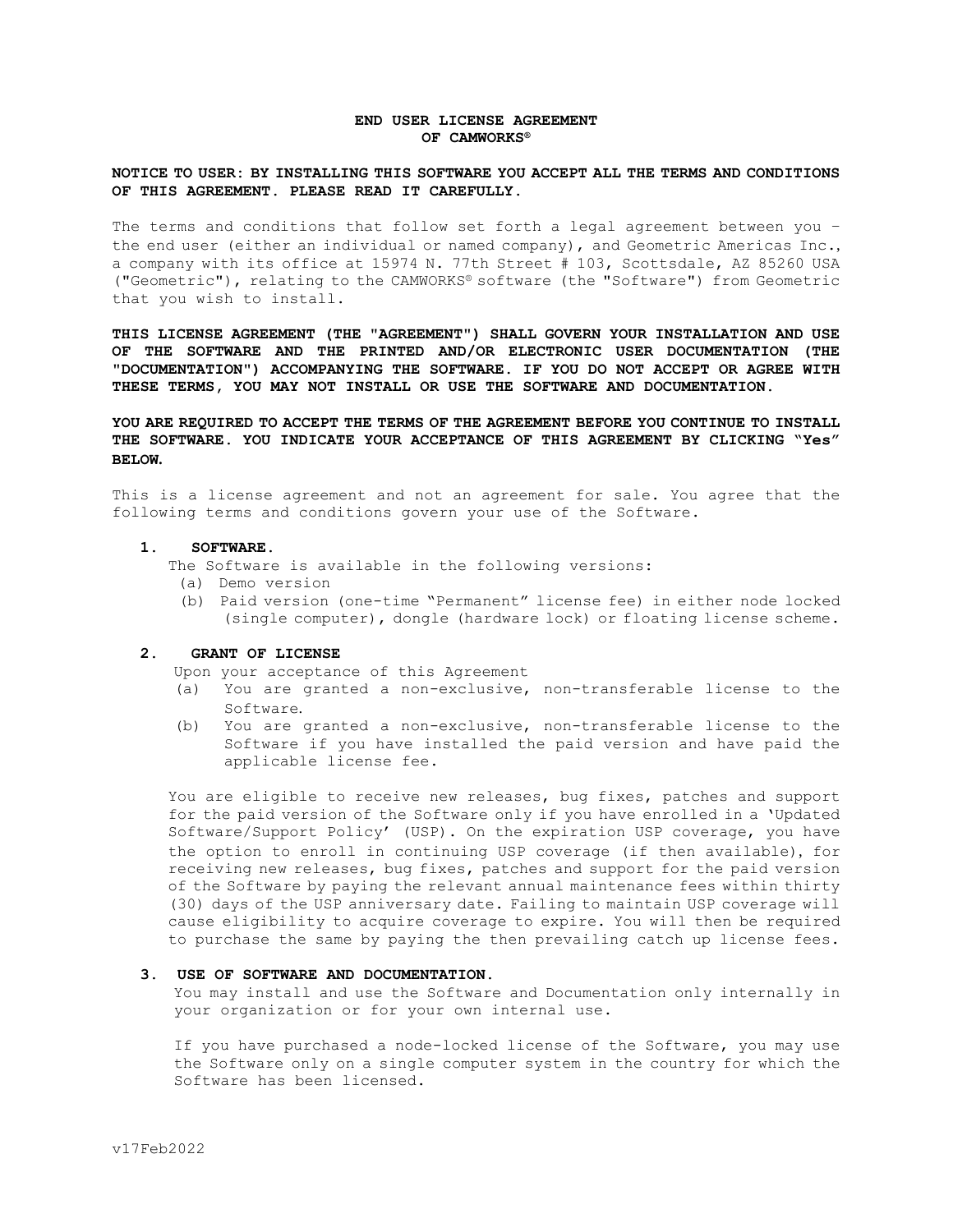If you have purchased a hardware dongle license, you are entitled to install and use the Software on any number of computers, provided (a) however the number of concurrent users at any time shall not exceed the number of licenses purchased by you and (b) you install and use the Software only on computers in the country for which the Software has been licensed. One dongle will be assigned per license purchased by you.

If you have purchased a floating license of the Software, you may install and access the Software on any number of computers, provided however the number of concurrent users at any time shall not exceed the number of licenses purchased by you and (b) you install and use the Software only on server and computers in the country for which the Software has been licensed. In addition, it is clarified that the network on which the Software is installed may serve licenses to client machines of the same legal entity located in the same country as the server and further the server has to be located only in the country for which the Software has been licensed.

Each license seat may have many modules; all the modules of a specific license seat may only be used concurrently on one computer. Concurrent use of the modules of a license seat across multiple computers is prohibited. The Software and Documentation may not be transferred, sold, assigned, sublicensed or otherwise conveyed (whether by operation of law or otherwise) to another party. Your use of the Software shall always be subject to the provisions of Section 2 above. If you are an educational institute and have purchased the Software and Documentation at a discounted rate, then you shall not use the Software and Documentation for **any commercial or revenuegenerating activity.** Except as stated in this Agreement, you are not granted any other rights or licenses in respect of the Software or Documentation.

- **4. COPY RESTRICTIONS AND OTHER RESTRICTIONS.** You may not copy the Software or Documentation. You may not modify or adapt the Software in whole or in part (including but not limited to translating or creating derivative works) or reverse engineer, decompile or disassemble the Software or otherwise attempt to discover the source code of the Software as it contains trade secrets of Geometric. You may not use the Software for timesharing, rental or service bureau purposes. You shall not remove any copyright notices or other proprietary notices from the Software or Documentation. Results of benchmark or other performance tests run on the Software may not be disclosed to any third party without Geometric's prior written consent.
- **5. COPYRIGHT AND OWNERSHIP.** The Software and Documentation are owned by Geometric or its licensors and protected by copyright laws and international treaty provisions. You acquire only the non-exclusive, non-transferable right to use the Software and Documentation as permitted herein and do not acquire any rights of ownership in the Software or Documentation.
- **6. USE OF DATA** The Software communicates with Geometric servers for the purpose of checking and performing updates and ensuring that you are using the Software with a valid key code that Geometric has created and directly provided to you. This process does not collect any proprietary information and Geometric shall not provide any of the information it collects in connection with this process to any third party, except (i) as may be required by law or legal process or (ii) to enforce compliance with the key code requirement described above.
- **7. CONFIDENTIAL INFORMATION.** Any business and technical information that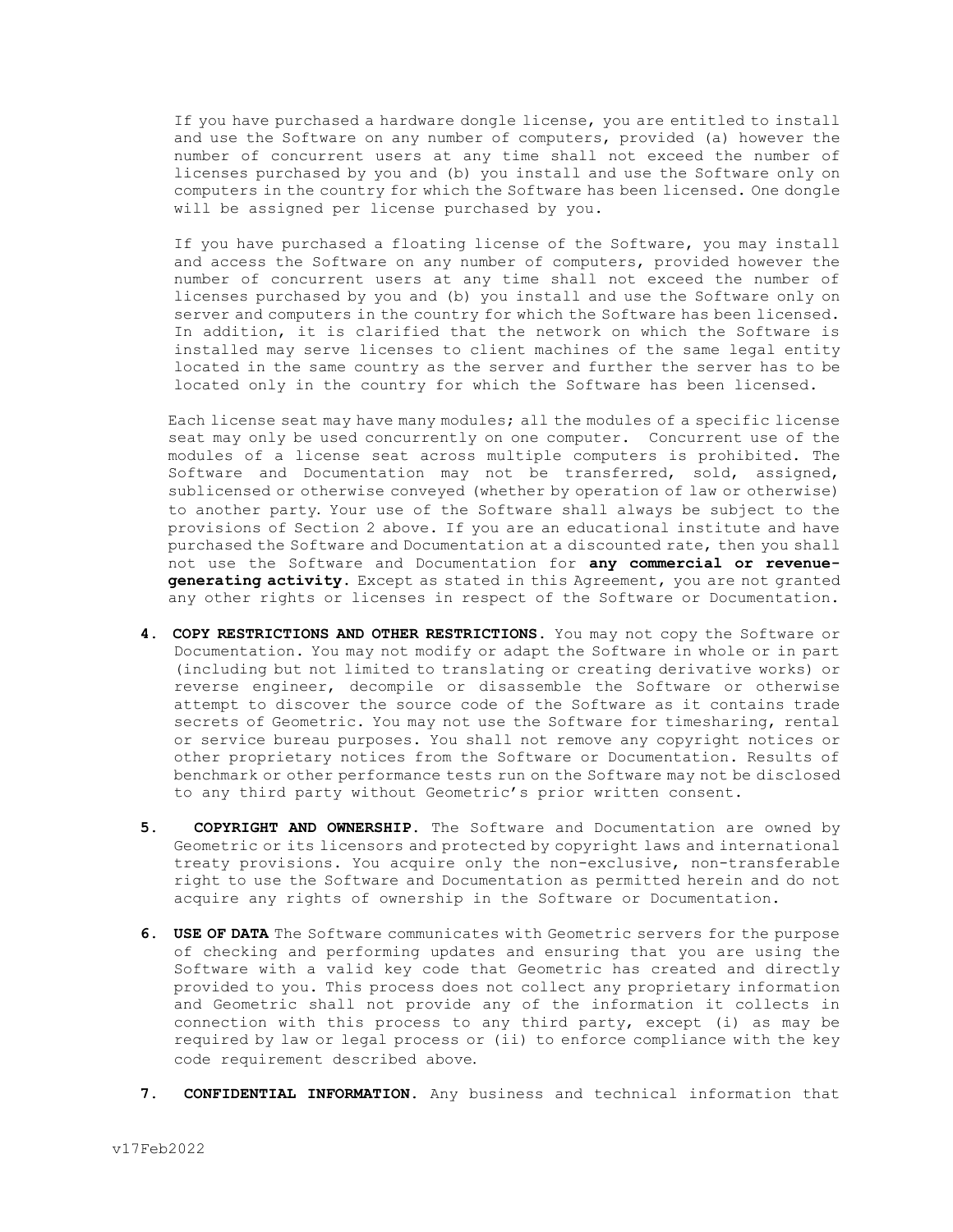Geometric designates as confidential or proprietary and all information regarding the Software constitute confidential information of Geometric ("Confidential Information"). Geometric, at its sole discretion, may disclose such Confidential Information. However, you may not disclose to any third party any Confidential Information without the prior written consent of Geometric. Furthermore, you agree to limit access to Confidential Information to your authorized employees that have executed appropriate confidentiality agreements with you that protect the Confidential Information consistent with the requirements of this Agreement. The restriction regarding disclosure of Confidential Information does not extend to any Confidential Information that you can establish: (a) is now or hereafter becomes generally available to the public other than as a result of your breach of this Agreement, (b) is disclosed or made available to you by a third party without restriction and without any breach of confidentiality obligation, (c) was independently developed by you without access to or use of the Confidential Information, or (d) is approved for disclosure by Geometric in writing.

**8. TERMINATION.** Geometric may terminate your license to use the Software and Documentation if you commit a breach of the terms of this Agreement. Upon termination, you shall cease using the Software and Documentation and shall destroy all copies of the Software and Documentation in any form. All disclaimers of warranties and limitations of liability shall survive any termination of this Agreement. The provisions regarding Confidential Information shall survive for five years following termination of this Agreement.

#### **9. "AS-IS" WARRANTY, LIMITATIONS ON WARRANTIES & DISCLAIMERS**

- a. **"AS-IS" Warranty.** Geometric provides the Software to you **AS IS** and **without a warranty of any kind.** Geometric does not warrant that the Software will meet your requirements or that the operation of the Software will be uninterrupted or error free**.**
- b. **Limitations on Warranties. The express warranty set forth in this Section 9 is the only warranty given by Geometric with respect to the Software furnished hereunder. Geometric makes no other warranties, express, implied or arising by custom or trade usage, and specifically disclaim the warranties of merchantability and fitness for a particular purpose.**
- c**. Limitations on Liability. IN NO EVENT WILL EITHER PARTY BE LIABLE FOR ANY SPECIAL, INCIDENTAL, INDIRECT, OR CONSEQUENTIAL DAMAGES WHATSOEVER (INCLUDING, BUT NOT LIMITED TO, DAMAGES FOR LOSS OF PROFITS, LOSS OF REVENUE, LOSS OF OPPORTUNITIES, LOSS OF REPUTATION/GOODWILL, BUSINESS INTERRUPTION OR LOSS OF CONFIDENTIAL OR OTHER INFORMATION AND LOSS OR CORRUPTION OF DATA, FOR BUSINESS INTERRUPTION, FOR PERSONAL INJURY, FOR LOSS OF PRIVACY ARISING OUT OF OR IN ANY WAY RELATED TO THE USE OF OR INABILITY TO USE THE SOFTWARE OR DOCUMENTATION PROVIDED HEREIN, OR OTHERWISE IN CONNECTION WITH ANY PROVISION OF THIS AGREEMENT, EVEN IF THE PARTY HAS BEEN ADVISED OF THE POSSIBILITY OF SUCH DAMAGES AND EVEN IF THE REMEDY FAILS OF ITS ESSENTIAL PURPOSE.**

**EXCEPT FOR BREACHES OF SECTIONS PERTAINING TO GRANT OF LICENSE (SECTION 2), USE OF SOFTWARE AND DOCUMENTATION (SECTION 3), COPY**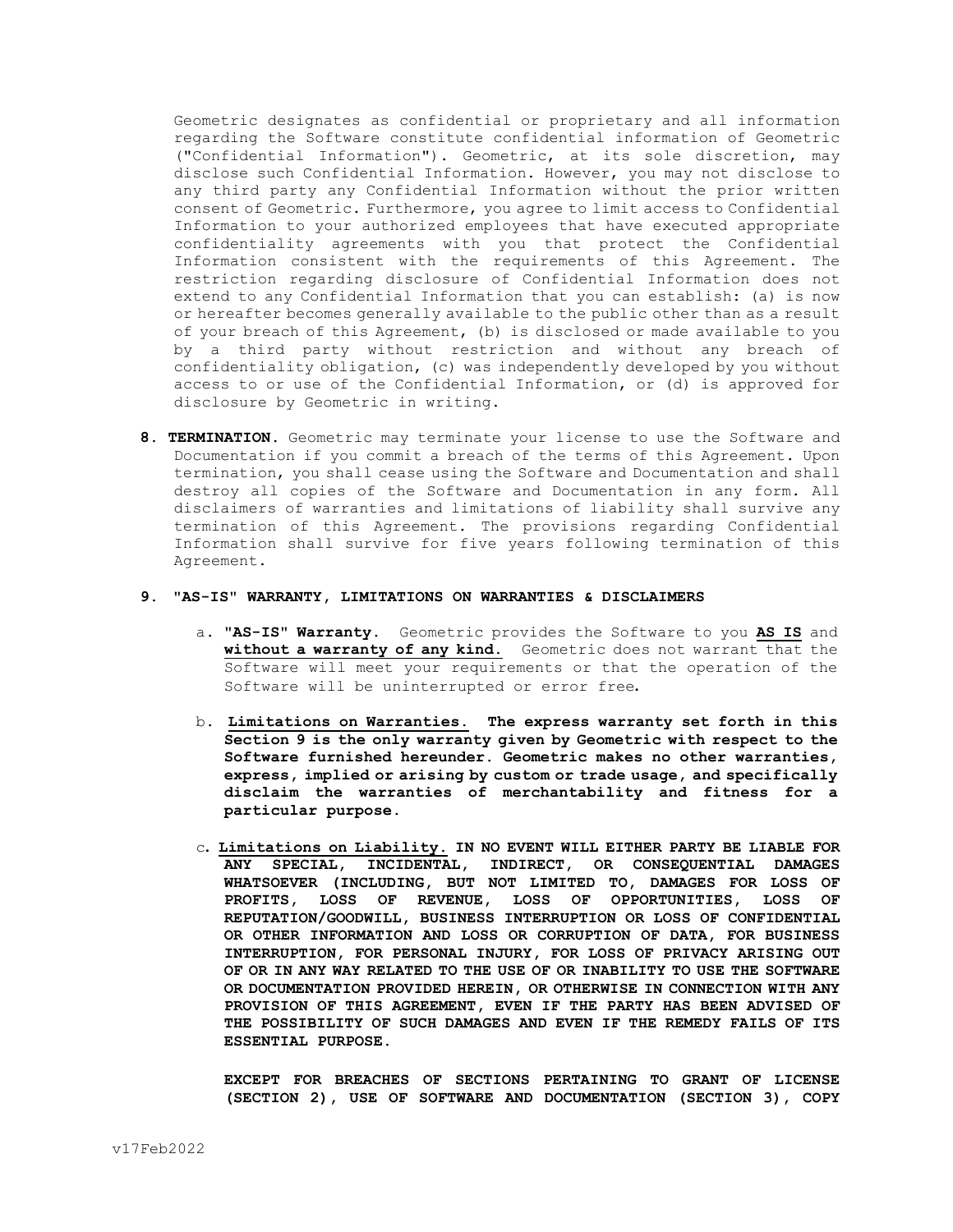**RESTRICTIONS AND OTHER RESTRICTIONS (SECTION 4), YOUR CONFIDENTIAL INFORMATION (SECTION 7) AND EXPORT (12), YOUR LIABILITY , WHETHER IN CONTRACT, TORT OR OTHERWISE, ARISING OUT OF OR IN CONNECTION WITH THE SOFTWARE OR DOCUMENTATION FURNISHED HEREUNDER AND ANY SERVICE SUPPLIED FROM TIME TO TIME SHALL NOT EXCEED THE LICENSE FEE YOU PAID FOR THE SOFTWARE OR ANY FEE YOU PAID FOR THE SERVICE.**

**IN NO EVENT WILL HCL'S TOTAL CUMULATIVE LIABILITY HEREUNDER FOR DIRECT DAMAGES (REGARDLESS OF BASIS FOR CLAIMS) EXCEED THE SUM PAID BY YOU TO HCL UNDER THE APPLICABLE PURCHASE ORDER FOR THE AFFECTED PRODUCT OR SERVICE, DURING THE PRECEDING TWELVE (12) MONTH PERIOD.**

**For the avoidance of doubt, (a) HCL shall have no responsibility for matters beyond its reasonable control, including the acts or omissions of you and your users; (b) each Party shall have a duty to mitigate its damages; and (c) except for injunction and exercise of termination rights hereunder, the Parties shall negotiate in good faith for 30 days prior to commencing any legal action against the other.**

- **10. HCL will, at its election, settle or defend, any third party claim brought in any suit or proceeding against you based upon an allegation that any Software furnished hereunder constitutes a direct infringement of any patent, trade secret or copyright, and HCL will pay all damages and costs finally awarded against you for the claim or agreed in settlement by HCL. In the event of any claim, allegation, or suit, HCL, in its sole discretion, may reengineer the Software in a manner that removes the infringing material, replace the Software with non-infringing software, or terminate the Agreement or applicable Purchase Order. HCL will not be liable for any costs or damages and will not indemnify or defend you to the extent such action is based upon a claim arising from:** 
	- **10.1 modification of the Software by a party other than HCL after delivery by HCL;**
	- **10.2 use of the Software in combination with hardware or software not provided or approved by HCL, unless the Documentation refers to a combination with such hardware or software (without directing you not to perform such a combination);**
	- **10.3 any failure to use the Software in accordance with the Documentation;**
	- **10.4 any unauthorized use of the Software;**
	- **10.5 Your failure to incorporate updates or upgrades that would have avoided the alleged infringement; or**
	- **10.6 provision of Software, products or services under sections 1(a) and 2(a).**

**The foregoing obligations are HCL's entire liability and your sole and exclusive remedy for any infringement claims, and are conditioned on the following: (i) HCL is notified promptly in writing of such claim; (ii) HCL controls the defense or settlement of the claim; and (iii) you co-operate reasonably and give all necessary authority, information and assistance**

**11. EXPORT.** You agree to fully comply with all laws and regulations of the United States and other countries ("Export Laws") to assure that neither the Software or any direct products thereof are (1) exported, directly or indirectly, in violation of Export Laws, or (2) are used for any purpose prohibited by Export Laws, including, without limitation, nuclear, chemical or biological weapons production.